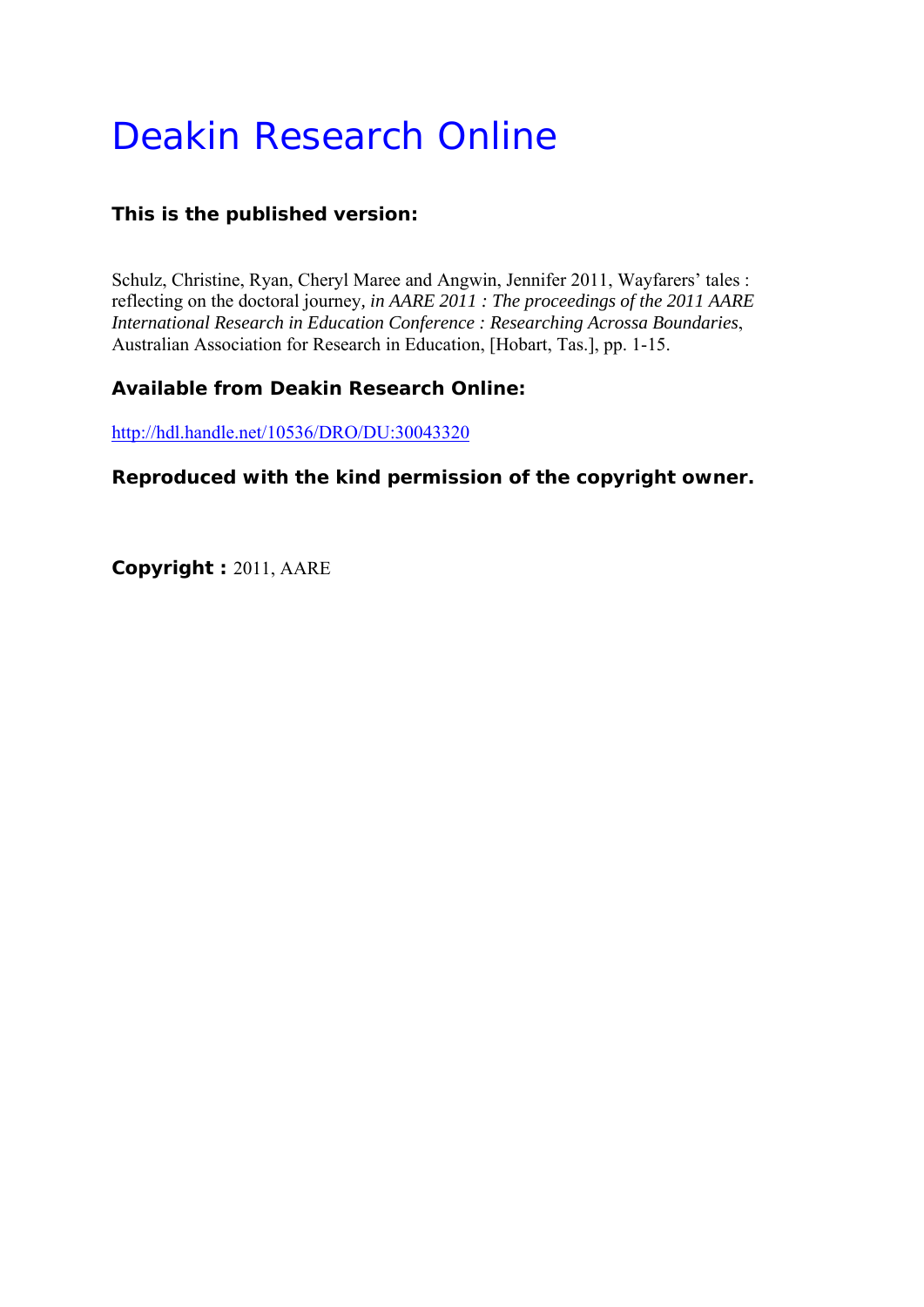## **Wayfarers' Tales: Reflecting on the doctoral journey**

*Christine Schulz, Deakin University, christine.schulz@deakin.edu.au Cheryl Maree Ryan, Deakin University, cmrya@deakin.edu.au Jennifer Angwin, Deakin University, jennifer.angwin@deakin.edu.au*

### **Abstract**

This paper provides a temporal snapshot of two midterm PhD candidates as they both grapple with paradigms and methodology, research questions, external challenges within the research field, locating their voices as doctoral students, and maintaining energy and focus to continue their doctoral journey. These two candidates, one of whom is interstate, share the same supervisor and have come to know each other through telephone reading groups, email communications, and face-to-face meetings with their supervisor, and attending conferences and other collegial opportunities. The catalyst for this paper was a reading group discussion of a paper by Pirrie and Macleod (2010, p. 367) applying the descriptors of ʻjourneyman, wayfarer, fellow traveller or craftsman' to the conceptualisation of the identities of researchers at temporal moments in the research process. We were also inspired by Kamler and Thomson's (2001) paper where they respond to each other's emails in a conversation formulating ideas and perspectives about ʻwriting up' research. Additionally, we have considered the work of Ryan, Amorim and Kusch (2010) and Lindsay, Kell, Ouellette and Westall (2010). We have linked their work on reflective learning to our experience of reflecting ʻaloud' in a supportive learning community and our subsequent individual reflexive learning. At the heart of our reflections is a relationship between supervisor (Jennifer) and doctoral candidates (Christine and Cheryl); the relationship is a fluid community of practice (Wenger, 1998). A community of practice that depends not so much on direction from the supervisor, but rather as a space where concepts and ideas can be spoken aloud in a safe, critical and supportive environment. Members are able to listen, both to themselves and to each other, before reflecting and finding their own way. At other times each juggles their own professional and personal identities as they become teacher, journeyman, fellow traveller and recalcitrant.

## **Key Words**

Doctoral research and pedagogy, reflective practice, communities of practice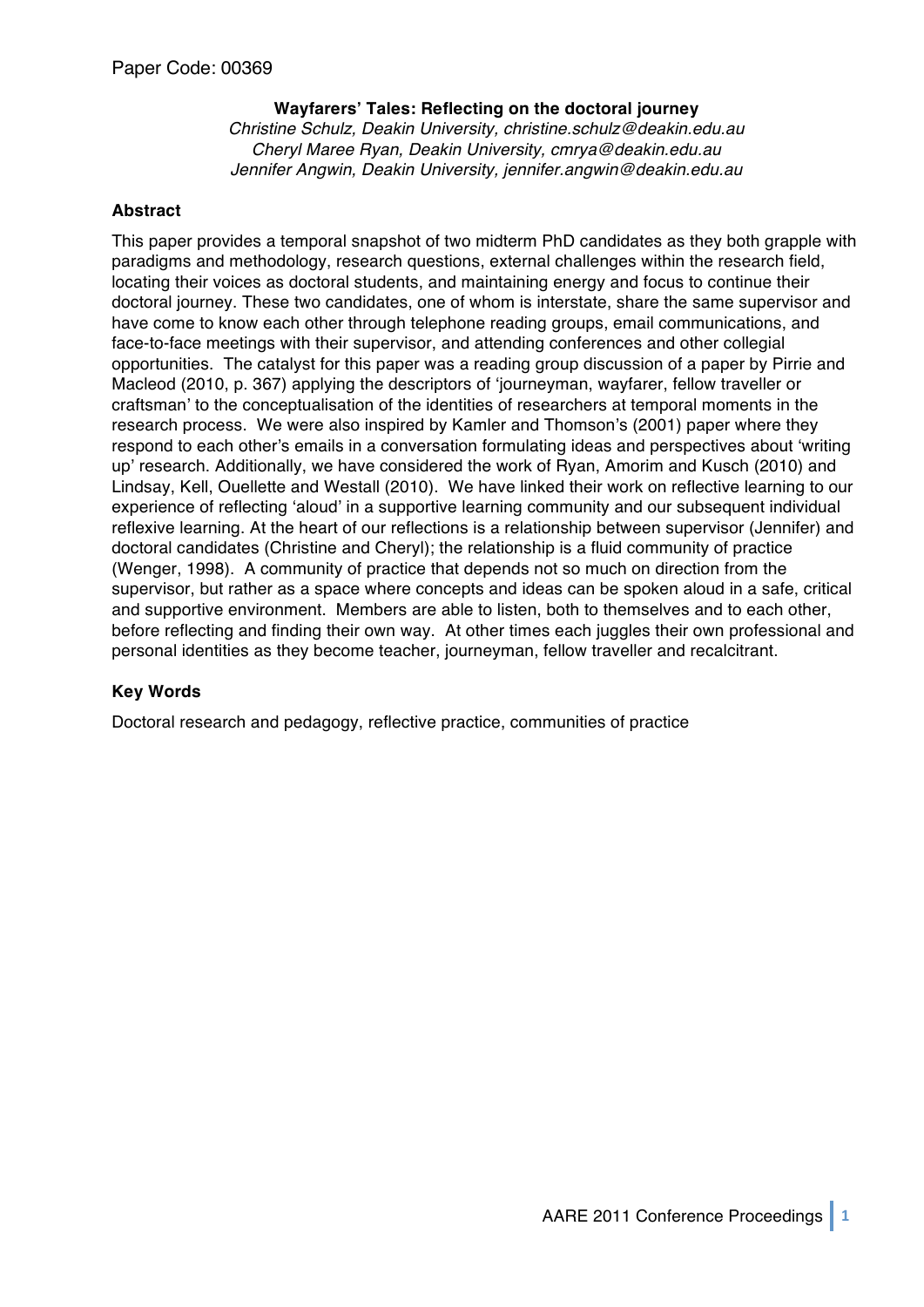#### **Introduction: A united voice**

Doctoral candidature is frequently referred to as a journey (Edwards 2006; Wellington 2010). Both journeying and learning can be solitary (as opposed to isolated) or social. Jennifer is an experienced supervisor and the act of arranging a collegial ʻcommunity of practice' consisting of herself and two of her doctoral students – Cheryl and Christine – was a considered action, born of experience, to ensure that neither fell by the way side and to provide support to counteract the solitariness of the off campus student. Christine lives within a half hour drive of Deakin University's Waurn Ponds' campus, Cheryl lives and works interstate. Wenger (1998, p. 4) understands ʻlearning as social participation'. Bringing together two doctoral students via telephone reading groups, email, the occasional face to face meetings at conferences and working meetings at Jennifer's home facilitated the occurrence of social learning along with an informal critical-friend relationship that benefited both candidates.

This paper consists of a selection of the emails exchanged between Jennifer, Cheryl and Christine during the first half of 2011. We show that this form of community of practice can be regarded as situated learning. Gonzci (2004, p. 28) cites Lave and Wenger (1991) and Chaiklin and Lave (1993) who have argued ʻthat knowledge is built through participating in a group that already has competence and are willing to allow the learner to become, progressively, part of the core of their community'. Jennifer is encouraging both Cheryl and Christine to ʻbecome' part of an academic community, which is an important part of the doctoral journey.

#### **Situating myself: Jennifer**

*Often the solitary one …. must for a long time move by hand along the waterways, (along) the ice-cold sea, tread the paths of exile. Events always go as they must!*

The Wanderer (Old English, the Exeter Book)

Many moons ago when I was studying Old English (for pleasure!) - I found myself deeply moved by the poem the Wanderer, which is found in the Exeter Book. In this long poem there is a long description of what it feels like to be cast adrift and have to travel, in isolation, from the known into a dark and silent unknown. Whilst many will have taken this journey before, it still seems that the person undertaking this wayfaring is alone with their thoughts, their doubts, and moving into uncharted waters, alone, and frequently without a guide. Perhaps this is why the poem resonates with me- and I wonder is this how my PhD candidates see their journey – as I constantly badger them to take off into uncharted waters, in directions that seem to have no meaning to them?

Supervising can be incredibly challenging as well as incredibly rewarding. As Deakin has long been a distance education centre, almost all of my supervising experience is with candidates located overseas. I have supervised several candidates whom I have never met – and this in the days before Skype or video links! In these situations to shift thinking about a PhD from an isolated solitary journey, shared only by a supervisor you have never met, to being part of an ephemeral wider community, is, in my experience, only partial and limited. Deakin provides various online seminars and occasional summer schools but still for some people, engagement does not overcome the sense of isolation. So for me having two candidates virtually in the same space and time zone, with similar research interests, has provided the opportunity to try to establish a community of practice. Wenger, in his more recent work (2010, p.180) has further developed this idea as a social history of learning. This encompasses ideas of ʻstructure, complex relationships,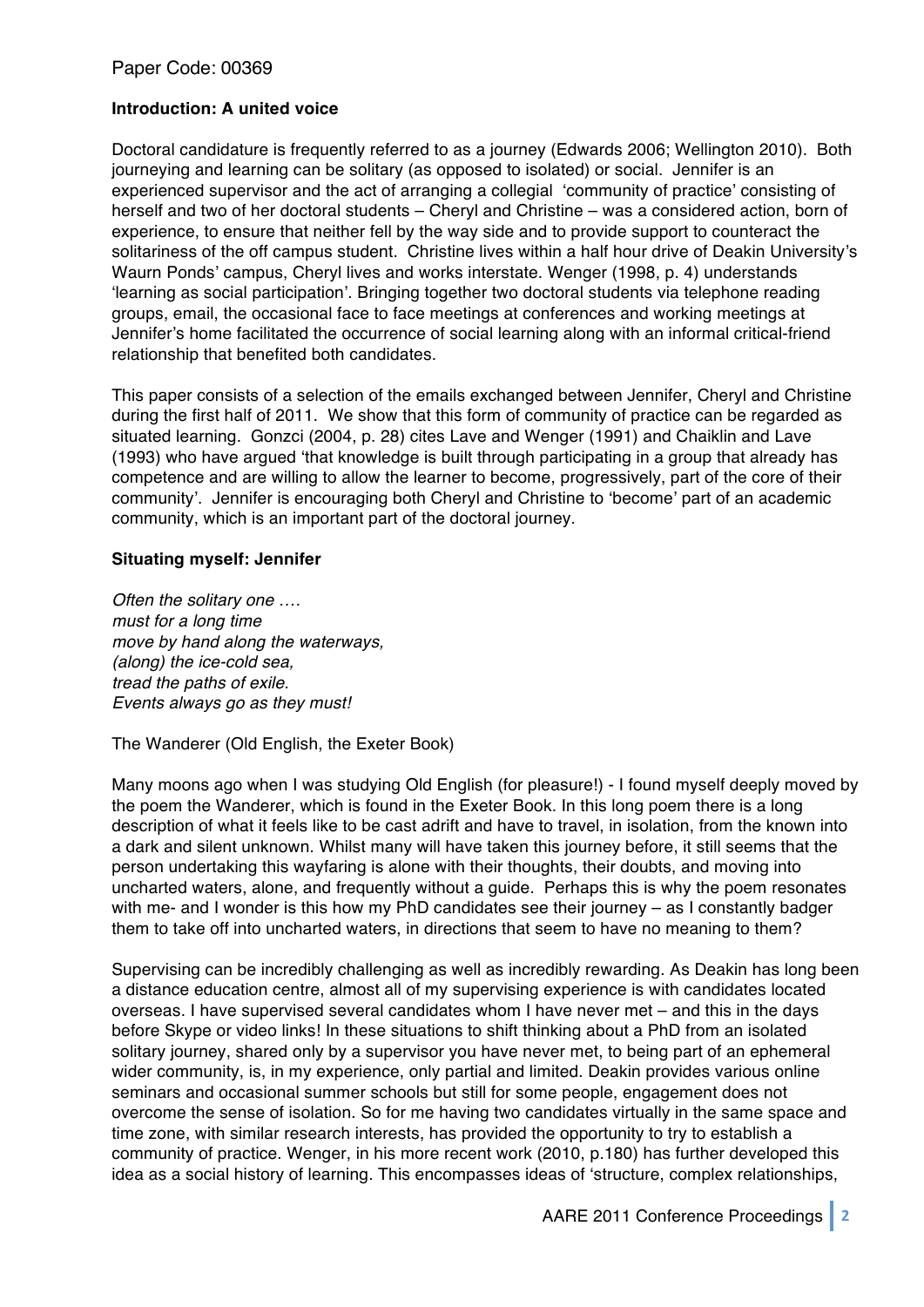self-organisation, dynamic boundaries, and ongoing negotiation of identity'. Participants define for themselves a ʻregime of competence', which includes their own criteria and expectations by which to recognise their membership. These ideas resonated with me, as we attempted to form a virtual community to share this doctoral journey. Whilst the two candidates were at similar stages, their research fields and interests in methodology, at the outset appeared to be quite diverse. Would they want to form links as they each progressed through different stages of their research?

We began by forming a regular reading group – at a distance, and far more linked phone meetings. Hopefully this has really enlivened the process, for us all and supported the ʻbecoming' part of joining the academic community.

#### **Situating myself: Christine**

My research interest is the learning experiences of Applied Learning educators. I have come to consider this ironic. Applied Learning involves strategies for making learning relevant, authentic, collaborative, situated in real life and connected to communities. My PhD journey is one of gaining understanding of philosophy, methodology, learning to write at a doctoral level, collaboration, negotiation and *becoming* by connecting to the academic community. Baker and Pifer (2011) have written about the transition from doctoral student to independent scholar and the importance of relationships in that transition process. My PhD journey includes evolving as a researcher. In the community of practice with Jennifer and Cheryl, my identity as a student develops. As a sessional tutor at Deakin my identity as a scholar is developing. Each of my identities informs the other. Importantly each identity works well in allowing me to be an observer of an ʻother' self.

#### **Situating myself: Cheryl**

Daily I negotiate the blurred boundary of two identities: (1) a full-time, non-police employee in a police organisation and (2) a part-time, off-campus PhD candidate conducting research with a police organisation. My research centres on fostering transformative learning through reflective practice and critical thinking as tools in developing professional practice. Hence, the nexus between my work, research and study.

At work, I see myself as a token insider – different, not fully accepted, yet tolerated – or alternatively, an outsider-insider. It is taxing to maintain an outsider's standpoint in a police organisation. In response to frustration and a desire to name and reframe everyday experiences, I enlisted a professional supervisor (my critical friend) and engaged in Masters and now doctoral research. Within the context of academia, I also hold the status of outsider-insider. But I have realised and applied my ʻagentic action' (Billett & Pavlova, 2005, p.196) to challenge my status by regularly attending conferences, writing refereed papers, and achieving a publication. I thank Christine for bringing this to my attention.

Reflecting on my practice, and usually critically, is a way of life. My journey throughout my PhD is nurtured by continuous reflection through journaling and conversations with Jennifer and Christine, and my critical friend who has a PhD and provides much needed professional advice and collegial support, but with an ever-present critical eye. I have struggled with finding my voice and identities as a PhD candidate and member of the academic community. However, through the community of practice I share with Jennifer and Christine, and my critical friend, I have realised the seductive nature and impact of ʻideological-discursive formations' (Fairclough, 1995, p.25) on my subject position as an outsider-insider in both work and academia, which has enabled me to continue to negotiate my subject positions and identities.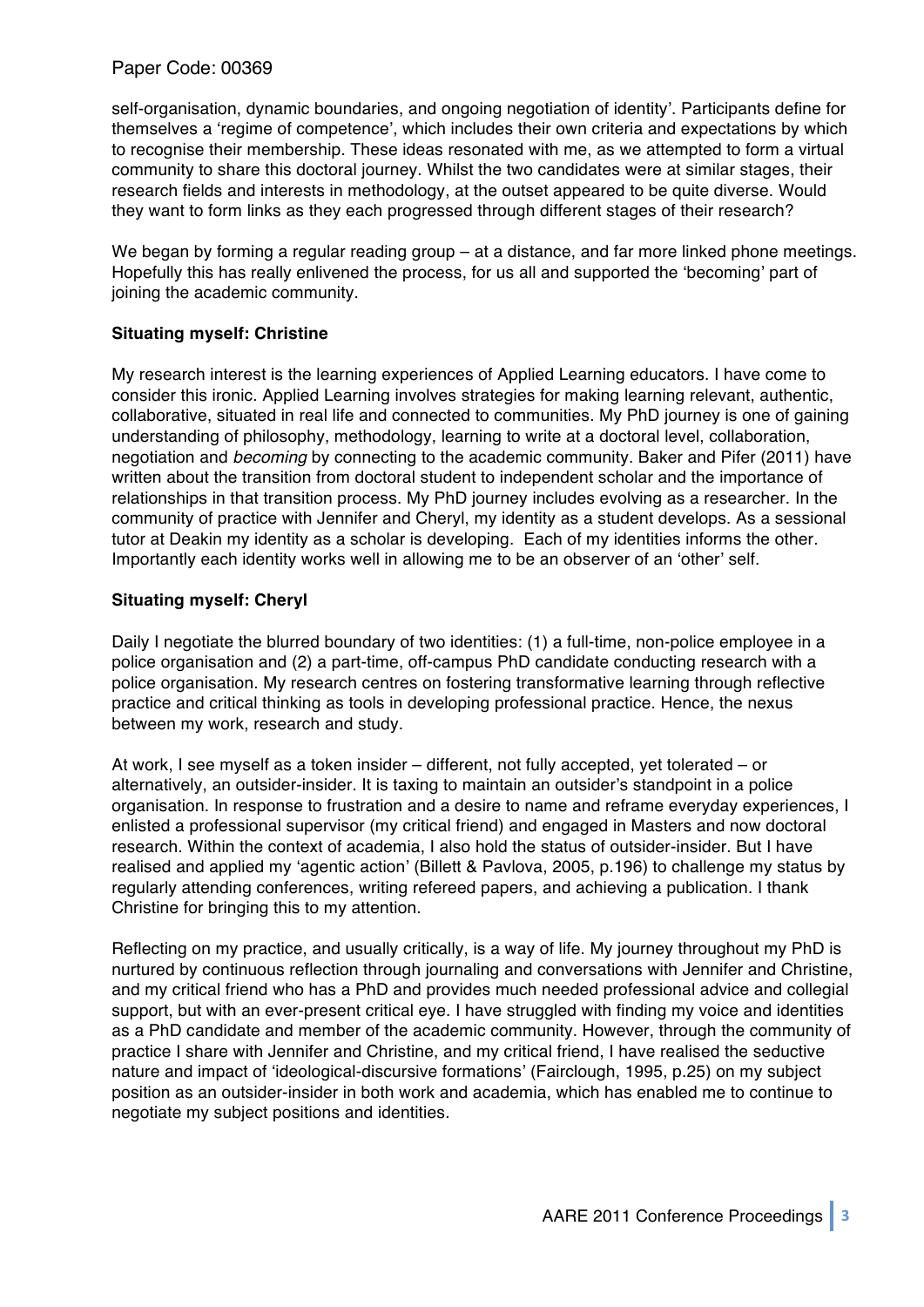## **Conversations: Christine and Jennifer**

Christine writes to Jennifer after attending a faculty Higher Degree by Research (HDR) summer school in 2011.

#### *Dear Jennifer,*

*I know that I haven*'*t done some (well maybe all) of the things that you have asked me in the last six months or so. While I have gathered my data and I am transcribing, I just can*'*t seem to manage to write anything – or even get organised enough to do so. My life is busy in many ways - from the*  ʻ*other things*' *I do and the places and journeys those* ʻ*other things*' *take me. I know yours is too. I know that you have said that I must write – anything - to promote the habit of writing. That writing is a way of learning to write – I think I heard that again at Summer School these past few days – I am not sure who said it – I think it was in the workshop this afternoon. That writing our thesis is the way we learn to write academically.*

 *By the way, I really enjoyed summer school. I recall when I first started my thesis you told me go. You knew I didn*'*t really want to go. It was something else to* ʻ*fit in*' *my life. I wasn*'*t convinced I would get* ʻ*enough*' *out of it to justify the detour. I enjoyed meeting (and re-meeting) other students and talking to them. I certainly enjoyed the food. I have also come away with several things that I hope are going to sustain me in getting back on track. I just know that you will be very pleased to hear that!*

*The keynote address was very engaging. One of the things that resonated with me was the speaker*'*s emphasis that being in an "uncomfortable space" can be very beneficial for research. Having unknowns and the unfamiliar can make us squirm, poke, prod and question in a very fruitful way. As you are well aware, I have been lacking in confidence about doing research outside* ʻ*my comfort and knowledge zone*'*. Considering that I have spent most of my life* ʻ*doing things I know nothing about*' *this is a bit perplexing to me. I was really pleased to hear her say that feeling uncomfortable was good. I was also pleased to meet a New Zealand student who said that she had put aside her extensive science discipline knowledge to do research in education which was out of her own comfort space. She also will be starting from scratch in learning the fundamental, tacit knowledge that underpins her area of research.*

*The presenter in my first workshop spoke about using metaphors for research design and researcher positioning. I came out of her session with a metaphorical burden lifted from my shoulders. You have been very patient in not showing your despair at my lack of enthusiasm for methodology, theoretical frameworks and the work of writers like Bourdieu. I think that the facilitator*'*s suggestion of using a metaphor, by which I can first understand my own work, so that I can present my thoughts in an orderly fashion to others will be very valuable to me. You see I have wanted so badly to have some fun. Writing my Masters was fun. That has not been the case so far. Please don*'*t bother saying "how would you know you haven*'*t written anything". Using a metaphor will give me a chance to have some creative fun – and in some ways it may have already helped me to make clear the difference between methods and methodology. I*'*ll tell you more about my metaphor later; I want to think it through more first.*

*The next workshop facilitator presented on ways of writing at the interstices: writing up or colouring in your thesis. She gave reassurance that it was alright to be confused. That it was alright if the writing up did not proceed in a linear fashion. That questioning and interrogation of the data might frequently lead to (in my words) "and that*'*s not all – there*'*s more" in a free-set-of-steak-kniveskind-of-way. An activity that she set us to do was represent the current moment (where we are at in our thesis) in a four square* ʻ*cartoon*'*. To start with I panicked because I didn*'*t want to draw the reality; I didn*'*t want to admit that I have detoured off the* ʻ*PhD highway*' *into side-streets full of interesting, but PhD irrelevant, activity. But drawing the reality was easier, just as telling the truth is*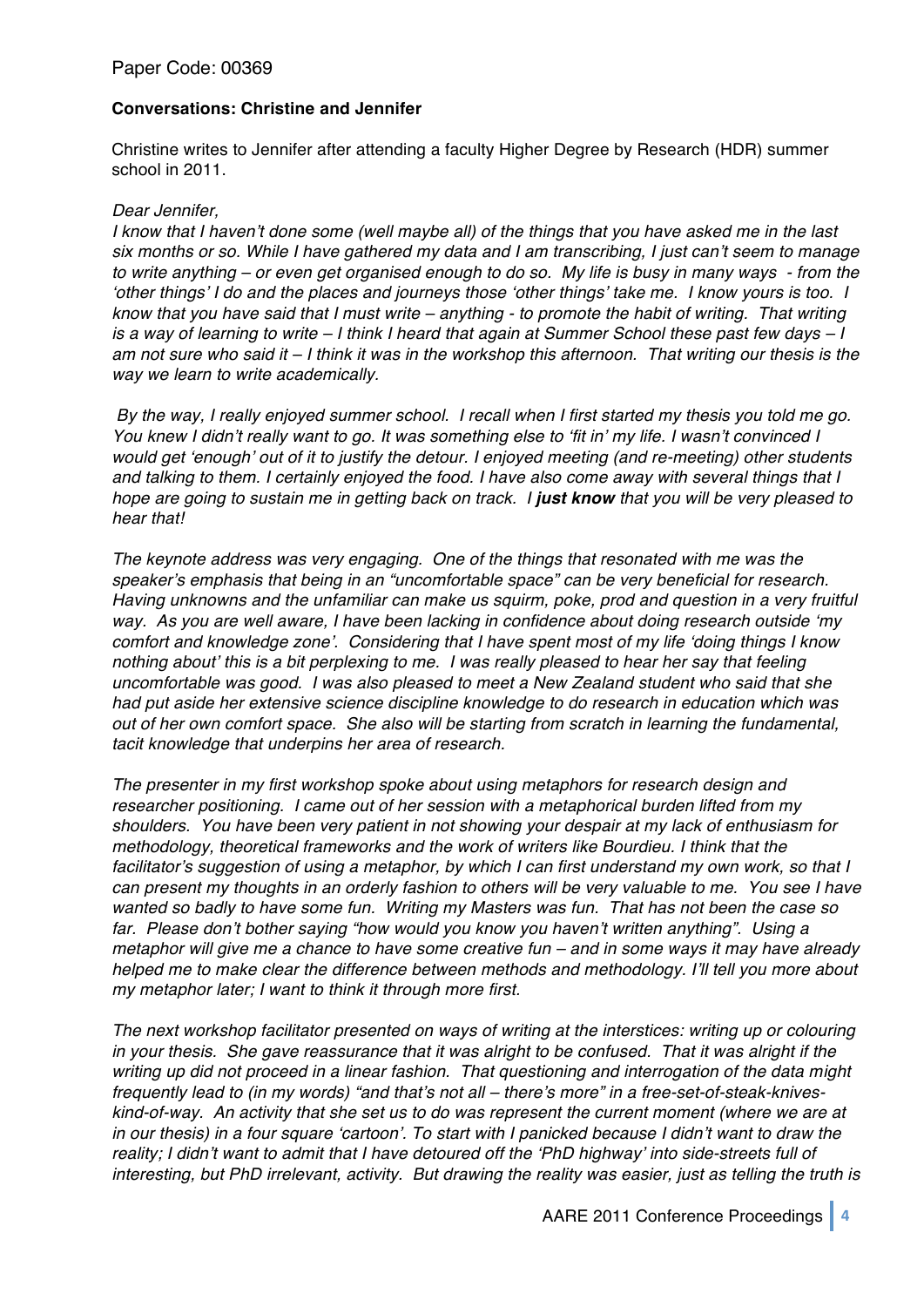less stressful than weaving untruths, so I did. The first square depicted the interviews I have done. *The second square depicted that I have written stuff all. The third square depicted that I went to summer school. The fourth square depicted that I found ideas at summer school (luckily the metaphor session had been before the drawing- pictures session or I couldn*'*t have drawn anything in the fourth square). The facilitator laughed with me and suggested some works of Patti Lather that dealt with* ʻ*being stuck*' *during the thesis process and also about double enquiry – that while my thesis will produce new knowledge for others – the process will also provide new knowledge for me. I am a learner in the thesis production process.*

*Anyway I had better get back to the collaborative paper that you, Cheryl and I are going to write; the one using the ideas of Pirrie and Macleod about wayfarers, travellers and being recalcitrant etc. Don*'*t want to get side tracked! Christine* 

Sometime later Jennifer replies to Christine.

*The recalcitrant – on not finding time to write*

*The connections between elements of the story and another were not always obvious…*

*I am sorry that it has taken me so long to reply to you but I have been totally absorbed by having two PhDs to submit by the end of the month. Even though I have been travelling with those projects for so long, at the final stages, no matter how many times you seem to go through the thesis, there is always something still to do. However I can assure you that there does finally come a time when you have to stop – and let go – and trust that you have got it all down on the page.*

*But that*'*s not your problem! I am so pleased that you have had a catalyst; something has turned you back to writing! Congratulations! And I agree, now is the time to write!*

*You have gathered so much data and been busily transcribing – keeping yourself busy on task, so as to avoid grappling with the challenges of writing!* 

*Now that you have gathered all this data, that you organised from a set of questions and perspectives –now begins the exciting part- how are you going to make sense of it? No matter how close we travel with you, these are your decisions, your standpoints, your reading of your data!*

*And that can be confronting.*

*It is interesting me to reflect back on your journey to where you are now, and to recall how reluctant you were to come on campus, that "uncomfortable space" to be part of seminars and informal discussions, that sense that many women have shared,* ʻ*I*'*m not sure if I belong in that place!*' *There were so many times when I tried to force you to come on campus or in this case to attend summer school- and how you resisted! And now you are writing to tell me how much you enjoyed yourself, and clearly when I saw you & Cheryl in the distance, you were enjoying yourselves! I think now you see that what you thought was your angst alone is widely shared by many others, and does not necessarily go away the closer you get to the end point!*

*And perhaps the most exciting outcome for me has been that you have begun to write, but more importantly, to see that there is some method in my madness, of the seemingly disjointed and eclectic reading group we have formed as well as my* ʻ*that*'*s interesting*' *response to ideas that seem to be completely disconnected! Methodology here you come – but now not simply at the performative level of knowing this is the next piece of the puzzle you need to slot into your thesis, but that by going back to some of these theoretical spaces, some of these bits will fit together as they did not before. You also write of how much the idea of a metaphor for writing suddenly came*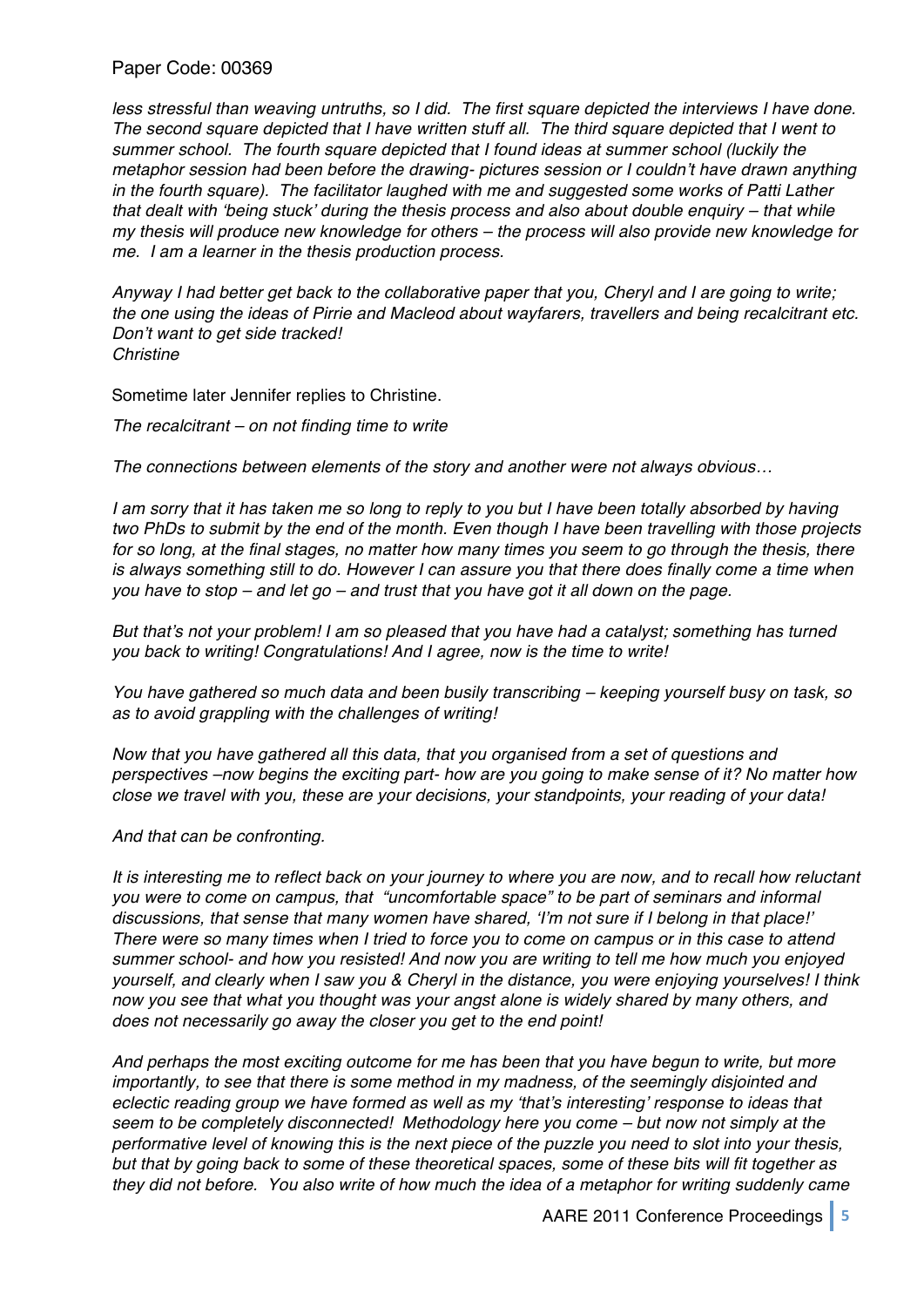*alive for you and how much* ʻ*fun*' *you had working on your masters research paper. And I agree, finding to metaphor to work with might well help you in your structuring device, and at last, you might have some fun.*

*I remember as I was writing my thesis, sometime ago now, I was deeply moved by the work of Italo Calvino, and in particular, Invisible Cities, which is a series of* ʻ*stories that, perhaps, Marco Polo, told to the Great Khan. Marco Polo describes to the Great Khan the cities that he has found on his marvellous journeys, cities that exist in the telling, but would they exist if indeed he tried to go back, or if another tried to find them? Throughout the book you are never quite sure where you are going, or if you have been there before and I think that is what you are experiencing now.*

*Arriving at each new city, the traveller finds again a past of his that he did not know he had: the foreignness of what you no longer are or no longer possess lies in wait for you in foreign, unpossessed places. Calvino (1978, p. 25)*

*You are moving into foreign, unmapped spaces that you are finding quite stressful and destabilising. But as Calvino says, each time you go back and look again, you see things differently; when you try to tell another, it comes out differently in the telling.*

*So your journey has taken an interesting turn – who knows where you will end up next?*

*(I like the idea of the four square cartoon device that might be redrawn quite frequently. What would you draw now?) Jennifer*

Christine's ongoing tussles with methodology prompt her to write to Jennifer again.

#### *Dear Jennifer,*

*You and I know I find methodology a real puzzle so I drew one! This is my methodology for my thesis. I gave up attempting to resolve methodology in a linear way. You might like the puzzle because it is a* ʻ*sort of Deleuzian*' *representation. The pieces do not fit together in only one way – they are able to seamlessly* ʻ*reform*' *in many ways. As I look at it and write this the thought occurs to me that some components of the methodology could equally be adjectives used to describe my doctoral journey, albeit with different meaning. You and I regularly have interviews or meetings. Commencing the doctoral journey is a risk (can I do it…will I finish… what will I say?). Gathering data is a risk (have I asked the right questions to elicit meaningful data?), writing it up even more so (how can I maintain a coherence and intelligent argument?). My own identity (as seen by myself and others) is changing as I become the researcher, part of a Deakin teaching team, the doctoral student, and the PhD candidate. PhD candidature requires reflection and reflexivity (what did I Iearn from that… what will I change next time…how will I approach next time?)*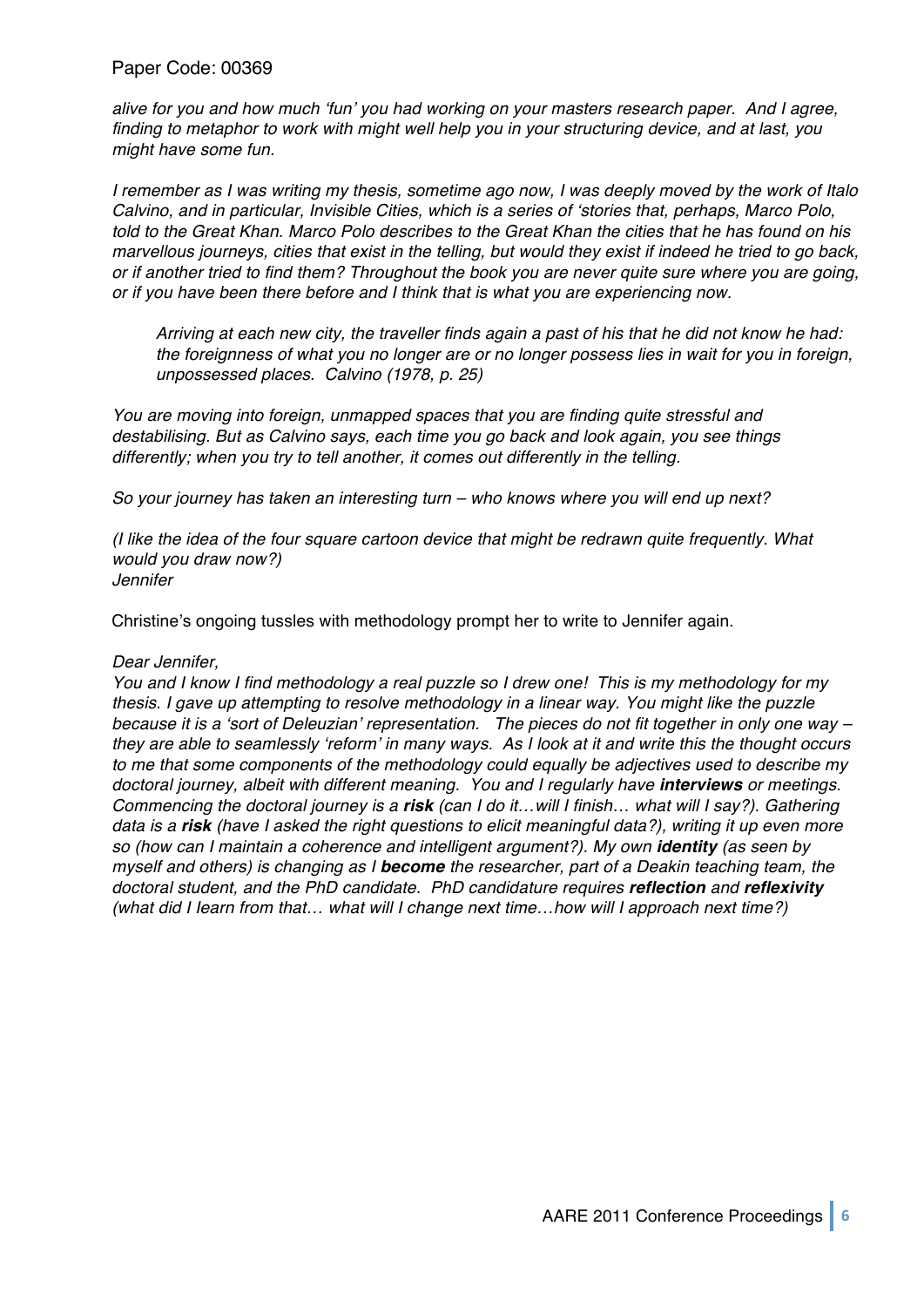

*I also understand that compiling my methodology as a puzzle is not necessarily an immediate*  ʻ*solution*'*, rather it may be another starting point. So many things I think I grasp become yet another beginning. I suppose that is part of the PhD journey too – lots of false crests to ensure that travellers don*'*t give up hope. Hope sustains us as we travel up to what we hope will be the start of the downhill run – only it turns out to be another downhill spiral (metaphorically speaking) as we trudge up yet another hill in the attempt to understand either new concepts, explore existing thoughts more deeply or reflect and action those reflections.*

*The texts I have read refer to methods and methodologies – and just when I think that I have got methods separated from methodologies I find that there are things like case study which sounds*  like a method to me but you tell me is a methodology. It has been a bit like being in the school yard *when jokes were told that I didn*'*t really understand - but I laughed because everyone else laughed. I thought everyone got the joke but me. Now I know that not to be the case - many of my fellow PhD students struggle with these methodological concepts too. When we are out of ear shot of our supervisors – we confide these things to each other.*

*My mind wants to create or have access to, a very clear linear definition for methodology. Of what it comprises. Of exactly what it* ʻ*should*' *have in it by specific name – so I can tick boxes as I add another ingredient to my recipe for methodology. However I am coming to realise that conversations about methodology aren*'*t linear.*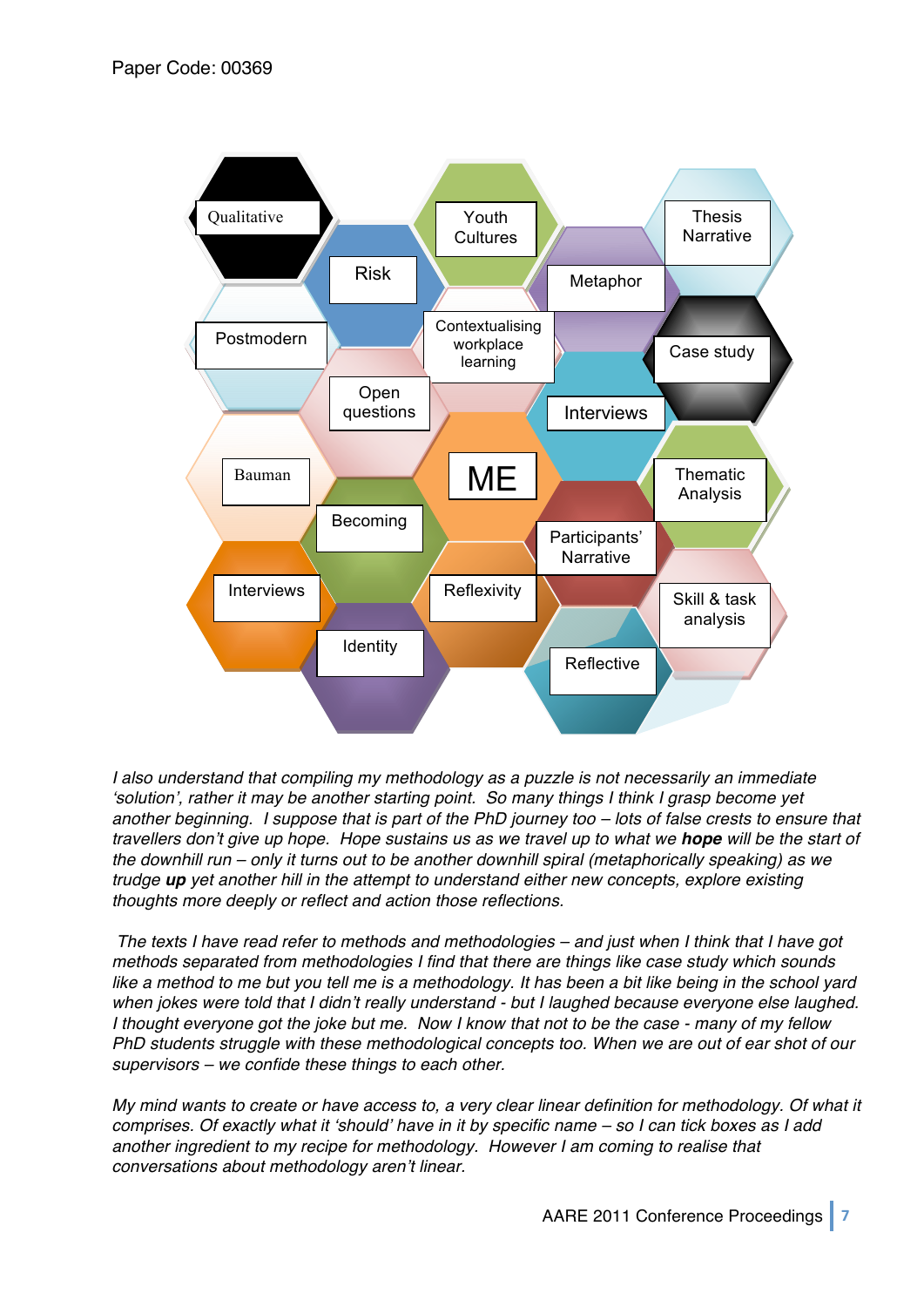*Since beginning this journey I have been hoping that if I just listen, read and talk about methodology – the meaning will become clear, I*'*ll come to understanding by osmosis – well it hasn*'*t worked out that way for me yet. Parts of the* ʻ*becoming*' *stage of the doctoral journey seem to be stopping all stations and I want to know* ʻ*how long*'*? I also haven*'*t come across any simple, straight forward explanations that have resulted in a methodological epiphany in any of those great tomes about methodology you keep getting me to read. I want to start with a book titled along the lines of* ʻ*The ABC of Methodology*' *or* ʻ*Methodology for Dummies*'*.*

*I*'*ll drop by your office in the next few days and see what you think of my puzzle. Christine*

## **Conversations: Cheryl and Jennifer**

## **Cheryl's Voices**

I have identified four central voices in my journal: (1) *Who am I?* (2) *Performing, but having fun* (3) *Stuff them!* (4) *Look out, here I come!* These voices appear linear, and in some ways they are, but in other ways they are not. As I take my journey, these voices stay with me and move around depending upon what is happening and where I am. In writing this paper, I realise that ʻ*mak[ing]* connections', (Deleuze & Guattari cited in Rajchman, 2001, pp.6-7, emphasis in original) involving ʻunit[ing] sensation and cognition' (Rajchman, 2001, p.9), has been a constant theme throughout my journal. I have kept an open mind, chased ʻthin threads' and made numerous connections (Deleuze cited in Rajchman 2001, p.5). I have put aside certainty and I trust that whatever eventuates will take me to where I am meant to be.

## **Voice 1:** *Who am I?*

A critical starting point in my journey is my first voice. I remember writing in my journal:

*Who am I? Do I feel and behave like a PhD student? How should I feel, act and interact as a PhD student? Am I worthy to be one? I*'*m recovering from an illness that has taken me 12 months to get back to full time work and to focus again on my thesis.* 

Throughout my journey I have struggled to locate myself and find my voice, subjectivity and identity as a doctoral candidate because of self-doubt. I always saw others taking this journey, not me. I have attempted to create my ʻscholarly identity' (Kamler & Thomson, 2001, p.14) by writing and presenting papers at conferences. However, being part-time and interstate means I cannot immerse myself in the academic environment. When I do, my voice and identity become stronger, but I am an outsider-insider in my work *and* the academic community.

#### **Voice 2:** *Performing, but having fun*

I returned to reading, writing, journaling, and talking to Jennifer, Christine and my critical friend. I was performing according to the ʻtechnologies of control' (Ainsworth & Hardy, 2004, p.244); adopting the identity of an effective, compliant PhD candidate. But, I was having fun. I was exploring *and* grappling with theories and methodologies. I had moments of clarity interspersed with feeling discombobulated.

#### *Jennifer,*

*I'm feeling discombobulated. I'm reading, writing, deleting, rewriting. I glimpse clarity and then it vanishes. I know, but I feel that I don't know. I'm trying to write what positions my methodology. I understand theory as a means of classifying, organising and explaining reality or concepts (Gulson & Parkes, 2010, pp.77-78). This helps me make sense of what I*'*m reading and thinking. But you*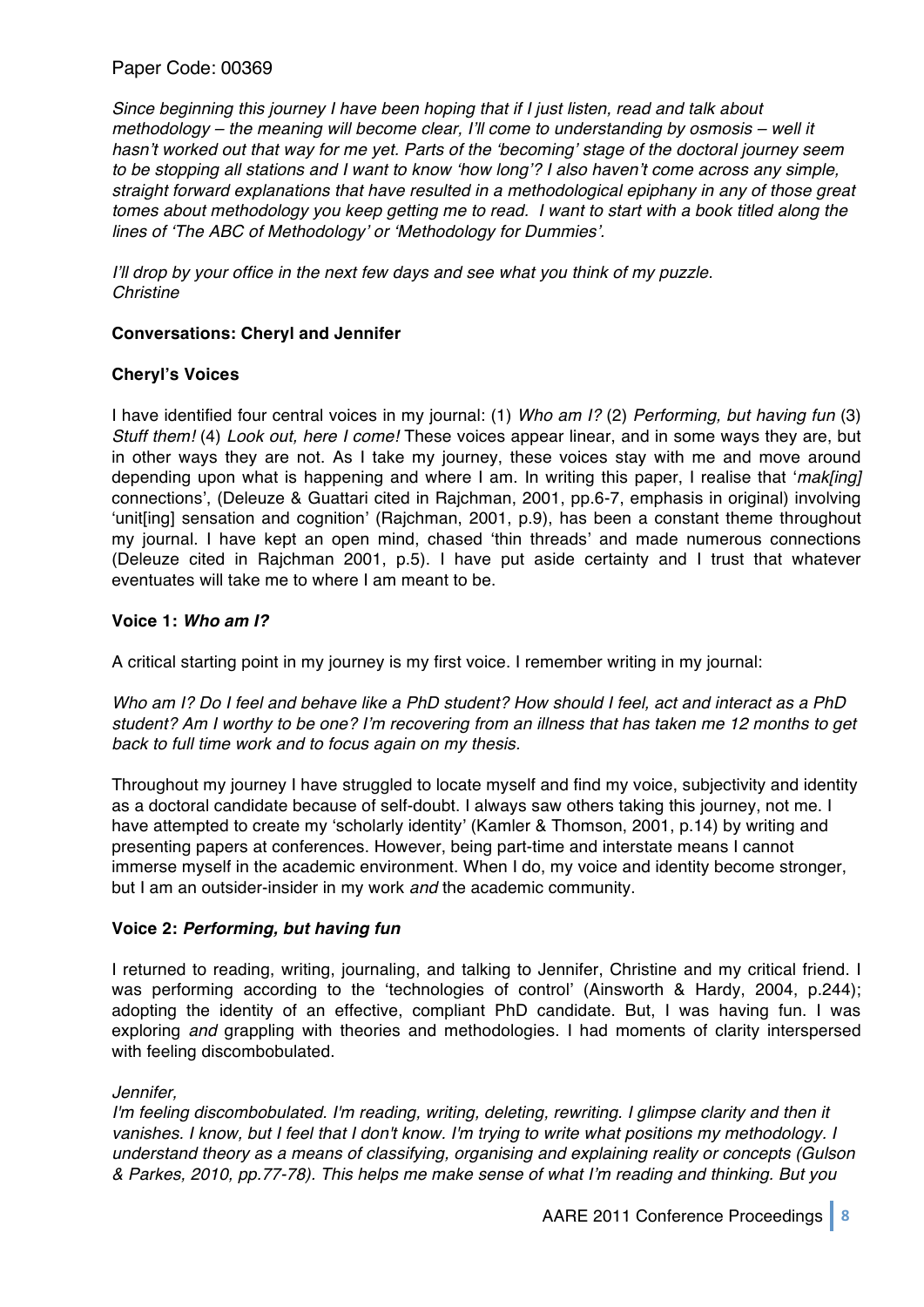*know, I started this weekend as a traveller; thinking logically about reading, writing and making sense. Instead, I'm a wayfarer - up on the hills, down in the gullies, stumbling into potholes and occasionally enjoying the smooth surfaces - I am learning from the detours and tangents, but I*'*m in a bit of a discombobulated state.*

*Cheryl*

In reflecting on this, my challenge was articulating my position. I knew which theories and methodologies were relevant to my thesis, I just wasn't "hearing" and trusting myself. I was probably complicating things. A few days later, I sent Jennifer another email.

#### *Jennifer,*

*Having read and thought some more, I think the theories that will help to explain and interpret things in my research are critical discourse analysis + narrative + metaphor + position theory. Methodologies are critical discourse analysis + experience-centred narrative + bit of metaphor theory. Paradigms that put a framework around my research are interpretivist, critical and deconstructivist / poststructuralist. I feel like I*'*m climbing a hill, but I can't wait to find out whether it*'*s a hill, a gully or valley. Yours with a smile.*

*Cheryl*

Sometime later Jennifer replies to Cheryl

#### *Discombobulating*

*I have been thinking about how to reply to your discombobulated state and wonder if you are enjoying being in that space? A consequence of your emails is the ever growing pile of books on methodology stacking up on my office floor, alongside that pile of ejournal articles that we keep winging around the email. Perhaps these should suggest to us that this is indeed a combobulating space or another stage on your journey?*

*It is difficult to know quite how to respond to you at this point for just recently you have had such a series of set backs, one after another, that the elusive* ʻ*goal*' *of a clear idea of where you are going and what matters now seems to be fast slipping through our collective fingers. It is not uncommon to have to make a sharp turn in the research journey, but it must seem at present that no matter where you turn, no doors are opening for you. You began with such a clear idea of what you wanted to research and why, and these were warmly received on one front. Since then there has been somewhat of a go slow, culminating now in a …halt!*

*Whilst all this has been in the background you have been reading and writing and reading and refining and now – you it might seem that you have to throw it all up in the air again. However I do agree with you that at the end of the day you must write for yourself, rather than continue to grapple with your workplace. Perhaps one of the reasons this needs to be researched is in part the very set of problems you are encountering along the way?*

*Your position as neither insider nor outsider but someone in that liminal space in between, being caused to waft over to one space and then shunted out to another only to be required to go back again, as I see it, would be very discombobulating! Is it possible that your workplace consciously positions you in this way? That by seeing you as neither fish nor fowl they do not need to take the same notice of what you say – as they might of others in the organisation?*

*The nature of doctoral study is to destabilise, to challenge, to* ʻ*see anew*' *as Nias (1987) wrote, whilst at the same time you have to try to hold the line with a degree of certainty in the workplace. One of the hardest questions to answer is always* '*what is your thesis about? And I think that as we keep reading and discussing and inevitably changing direction, you must be left very confused in*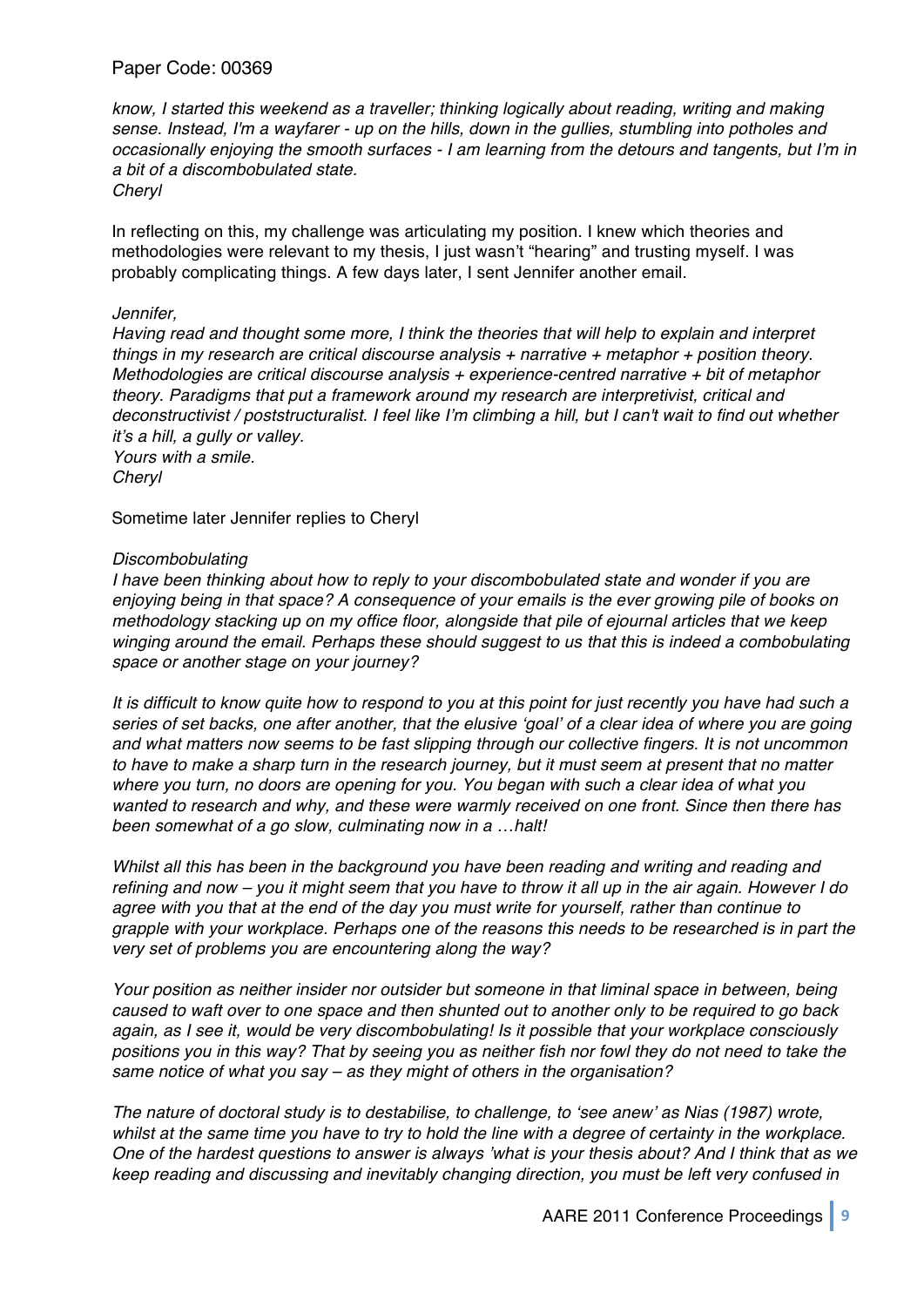*the midst of all this. Your situation makes me think of Joan Scott*'*s article* ʻ*Experience*' *about becoming visible* ʻ*Making visible the experience of a different groups exposes the existence of repressive mechanisms, but not their inner workings or logic*' *(Scott,1992, p. 25).*

*As you are grappling to understand and deconstruct the discourses in the training sector you are involved in it is interesting to recall the need to historicise both experience and the identities it produces- quite a challenge in your context!*

*But remember, as Scott (1992, p. 25) writes,* ʻ*It is not individuals who have experience, but subjects who are constituted through experience.*' *Jennifer*

#### **Voice 2 (Continued):** *Performing, but having fun*

Jennifer's words resonated. I was allowing myself to be seduced by those ʻideological-discursive formations' (Fairclough, 1995, p. 25).

At this point I also realised I wanted to be creative with my thesis. I was reading Deleuze and the importance of connections and becoming, and re-examining narrative inquiry and D/discourse, and I wrote in my journal: *Numerous threads connecting. Linking threads like a cob web. Look up construction of cob webs.* This led me to the orb spider web and my metaphor, which I integrated into the draft of my thesis. It seems to work. This prompted me to read more about the use of metaphors in qualitative research. Through this, I made numerous connections with narrative, reflective practice and discourse analysis. I was really having fun. While I felt I had a legitimate place and identity, I occasionally felt something was missing or lacking. Then I learned that one of the three research sites had rejected my application.

#### **Voice 1 (revisited):** *Who am I?* **Voice 3:** *Stuff them!*

I shared my journal entry with Jennifer.

#### *Jennifer,*

*I am really annoyed. Who do they think they are? And the reason is actually incorrect. I think it's an excuse. Did they read all of the material? Doubts!! Is my research of value? Am I of value? You know, I think have been focused on others' expectations (audience, markers, supervisors). But, those expectations are based on my assumptions. I've not asked and I really don't know what is expected, except of course what you expect. Well, "stuff them!" I have to be true to myself. I want this to be a journey where I learn heaps (about me) and my thinking and practice. I don't just want a PhD. I want to produce something that is meaningful academically. I want my thesis to be a masterpiece! I can write fairly well and I will analyse and extrapolate meaningful things from the data. Regardless of what happens from here, I'm committed to doing something significant.* 

*When I think about the traveller and the wayfarer I realise that most of the time I'm a wayfarer. I love going off on tangents and learning new and different things; some I bring along, others I have to leave for another time and place. If I look at this rejection as a flat tyre, I*'*ll replace it and drive on. I*'*m going to rethink my thesis because I suspect that one of the other two research sites will also say no. I need to be positive and ahead of things. There is so much to take in and consider. I've realised how powerful and useful journaling is (on an individual level) and our conversations are (in a collective sense) in dealing with self-doubt and feeling discombobulated. Cheryl*

#### **Voice 4:** *Look out, here I come!*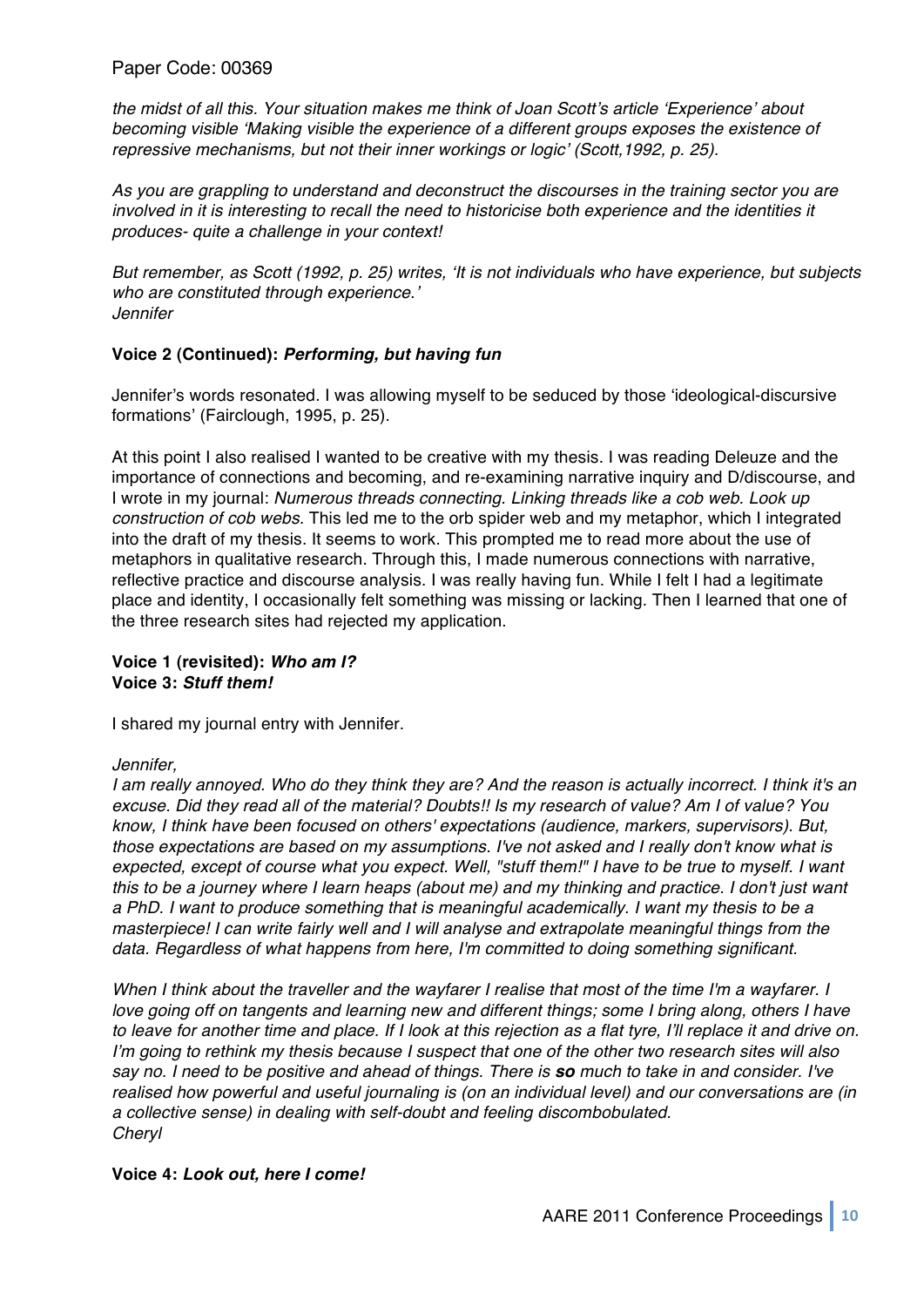I continued to reflect on my research and I sent Jennifer another email, with a copy to Christine. I was inspired by Christine's depiction of her thesis as a puzzle. It was great. So I tried to 'picture up' mine.

## *Jennifer and Christine,*

*Here is a drawing of my web. I've been journaling and reading Laurel Richardson today. I like her approach. She got me thinking. What I choose to research, how I choose to present it, and for whom are essentially about my agency. I'm researching and writing about reflective practice as a tool to develop professional practice (beyond rhetoric). I'm passionate about this. Police represent a vehicle and I guess a different and somewhat interesting one. I realise I have lacked balance locating my theoretical and methodological positions. I've been looking at things from within my head and not my heart. My head = theories and methodologies. My heart = values and disciplines (e.g., social justice, conceptions of difference, power, relationships, D/discourse, identity, gender, and learning that transforms). I anticipate feeling more settled and (dare I say) certain (ouch!) about how I will theorise and analyse my research when using both my head and my heart. Back to journaling.*

*Cheryl*



*Jennifer,*

*As I predicted, the other research site also said no. Well this settles it. I'm going to change the title of my thesis, removing reference to police. I*'*m focusing on the end being my master piece: my*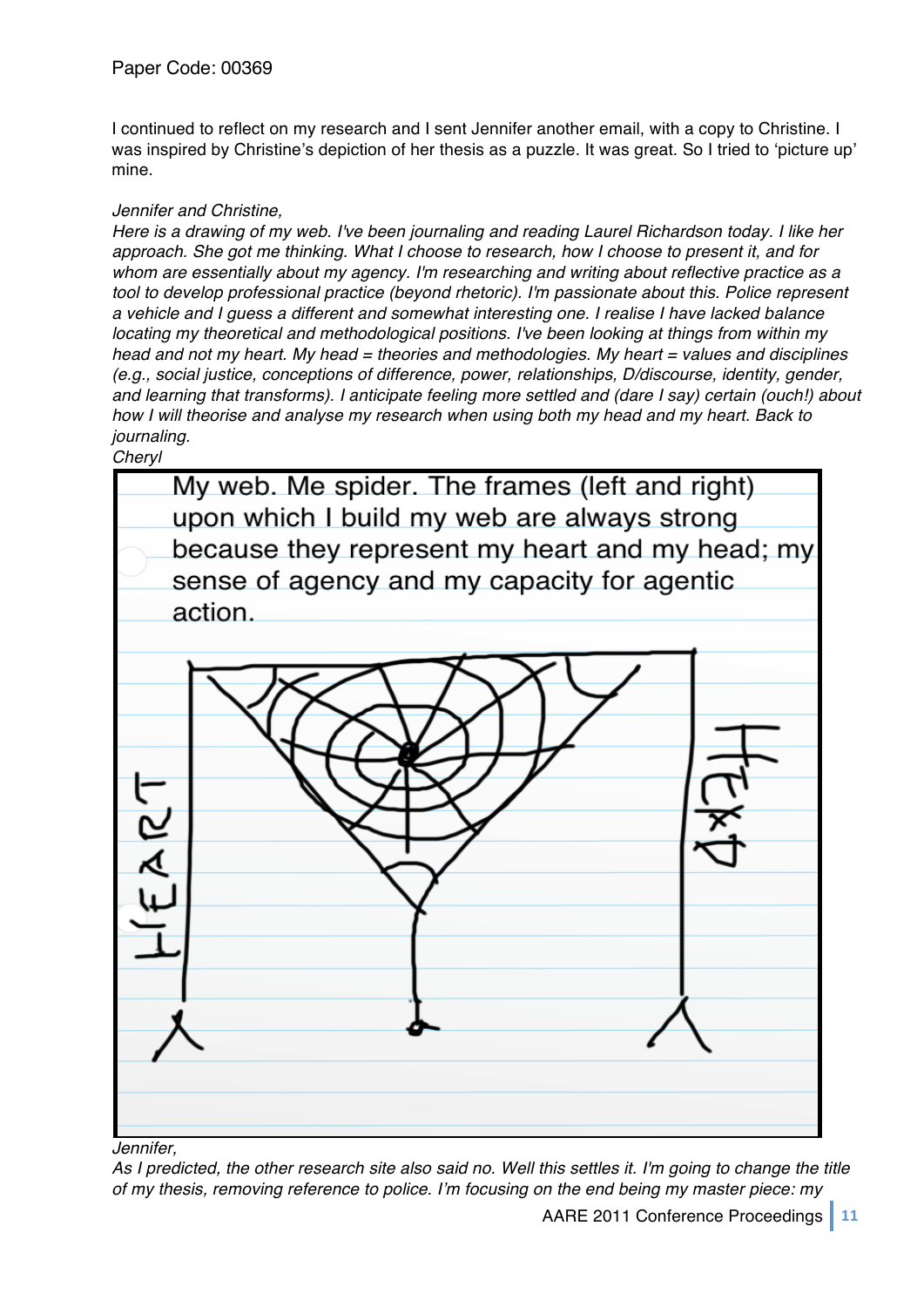*thesis, my web. I need to remember that I'm the spider, I'm at the centre of my web, I'm in control (well to a degree and within reason... can't control participants and organisations). I have the approval of one research site now and I*'*m going to make it meaningful. Cheryl*

A day or so later, after more journaling and brainstorming on butcher's paper, I have greater focus.

#### *Jennifer,*

*I've had a productive and stimulating day reworking my thesis. I really like what I've got. It makes sense and I think it will work (as long as all the participants cooperate - just joshing!). I felt like I was in* ʻ*the zone*'*. I*'*m really excited! It*'*ll be a case study that happens to be set within a police training environment. It's unique in that it is about a paradigmatic shift in thinking and practice. It will be exploratory and explanatory, with a critical analysis. I'll use multiple sources of data. You know, this seems doable and more meaningful. Strike this is an eventful journey! I've learned so much and I feel much better about where I am now. I*'*m still the spider in my web! Cheryl*

Then I had an exceptionally challenging and stimulating professional supervision session with my critical friend, and I was able to consolidate things even more.

#### *Jennifer,*

*I had a fantastic meeting with my critical friend early this week. I*'*ve realised a number of things. (1) I know I have written about this before, and you*'*ve reminded me of this too: those* ʻ*ideologicaldiscursive formations*' *(Fairclough, 1995, p.25). I am seduced and influenced ++ by what I experience every day at work. I engage with people (and a culture) whose D/discourse is technical / rational (black and white, no grey). It's a strong and powerful D/discourse that demands attention. It permeates police work, training and how learning occurs. It doesn't sit well with me and my values and disciplines, and being alone in such an environment means I have to work with it, not completely against it. I can sort of stand apart from it, but, only to a degree. My thinking has been constrained by this D/discourse. My research questions were* ʻ*head*' *(technical/rational) questions. My heart didn*'*t feature. (2) So we brainstormed my expectations, what I was passionate about, and three research questions have been reduced to two and reworded. They better reflect what I want to and will research. I was so excited after our meeting that I couldn't sleep. But then I had to go to work and put on my technical / rational hat again. But, look out, here I come! Yours full of insights. Cheryl*

#### **Conclusion**

#### *Final words: Christine*

Earlier in this paper when ʻsituating myself' I used a reference to Baker and Pifer (2011) regarding the importance of relationships in the journeying process. My community of practice with Cheryl and Jennifer isn't the only one that I participate in that supports me on my journey. I have formed a community (of two) of practice with another Deakin HDR candidate; Conrad (2006) also suggests this type of support mechanism. The other candidate and I have reflected that our haphazard and infrequent catch-ups are very important to each of us. We are also in agreement that sometimes it is imperative to *avoid* forming communities of practice with other doctoral students. Candidates who don't stop talking about their own work and how *productive* they have been and the wonderful ways they are going to ensure that they keep to their timeline can be extremely draining emotionally. It is often not helpful to be in their company. It is important to find fellow travellers who energise, empathise and do not judge.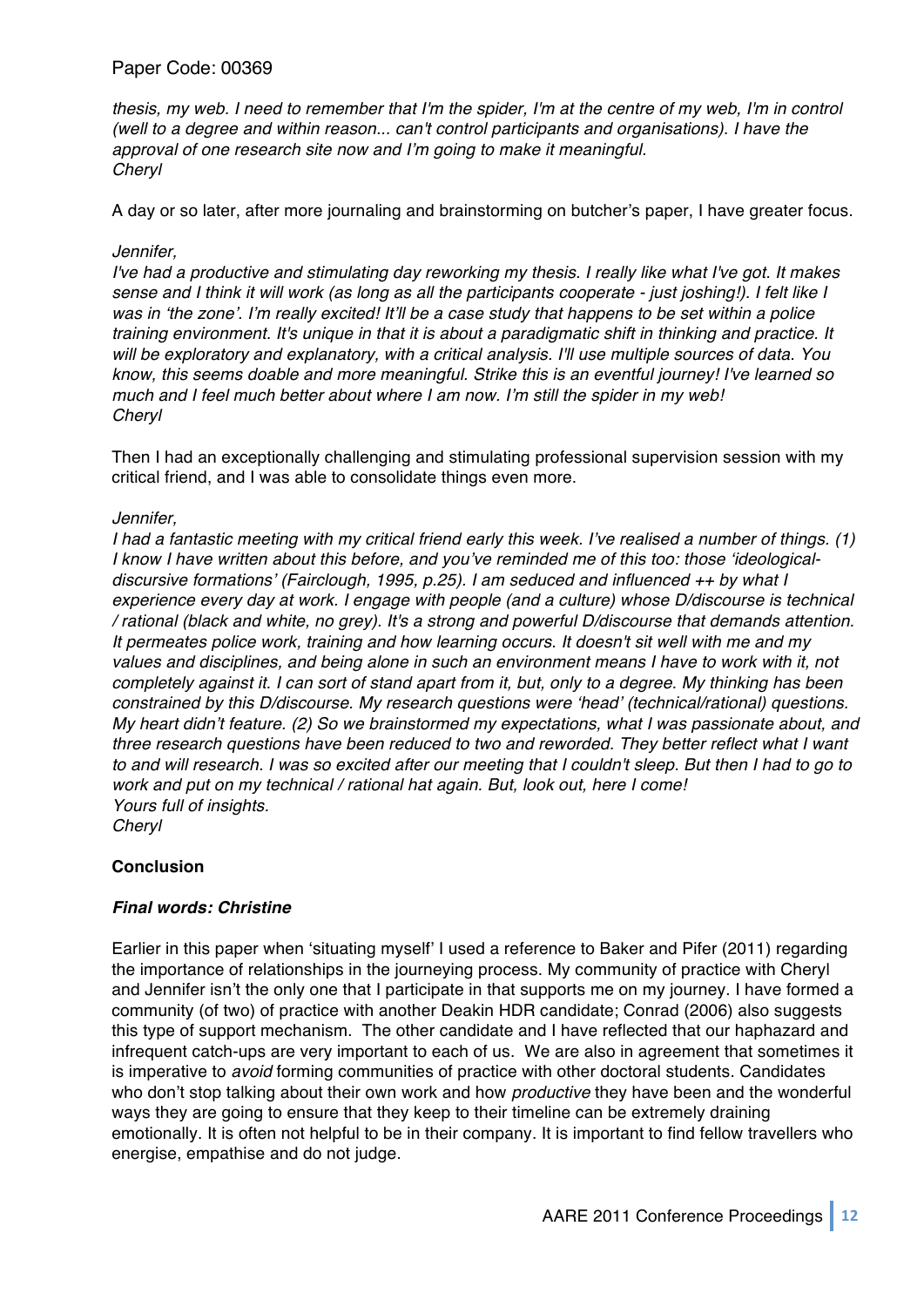Cheryl's and my research interests are different. We are quite different personalities. We meet however, in a shared space of frustration and uncertainty during a doctoral journey. We are each finding our own way while respecting the other's dilemmas. My knowledge of Cheryl's (figurative) proximity is reassuring. I also gain reassurance from the knowledge of other doctoral travellers. Additionally, Jennifer has encouraged Cheryl and me to learn alongside her, as apprentices might do, and to use each other to make sense of our own research questions and our own perspectives. Frequently it is the process of articulating to each other, rather than the actual response, that results in reflexive learning. Jennifer's approach links neatly to work by Craig (1999, p. 163) who indicates that a group (she uses the term ʻknowledge community') such as that consisting of Jennifer, Cheryl and I is ʻthe individuals and groups of people with whom educators make sense of their practices'.

I have a number of communities of practice –some are with people who are neither on a doctoral journey nor have completed one. However those people are interested in me and my work and I am interested in them and their work. Interactions with them provide refreshing ʻrest stops'. One community of practice that has become important to me is the informal and untitled one that has resulted as a consequence of working in several teaching teams within the School of Education at Deakin.

As you travel to new places, you will learn much from those who have walked these trails before you. They will provide you with direction, yet they will respect your journey and let you find your own way. They are the travellers of days gone by and they have much wisdom to share with you. Listen to their voices and learn alongside them (Whelan, 1999, p. 23).

Many of the staff with whom I work have completed their respective doctoral journeys and subsequently know well the struggles involved. They understand the involuntary hijacking of good intention when an interesting side trip beckons (whether as distraction or for the promise of research reward). These people are quietly supportive and respectful. Importantly (to me) they are inclusive – not erecting barriers during my journey and ready to welcome me at the end. A supportive, inclusive faculty environment for PhD candidates can be linked to the old saying of ʻit takes a village to raise a child'. As Gonzci (2004, p.28) has said ʻprogressive participation involves the learner developing an identity as a member of the group'. My changing identity as I move further into academia is being influenced by various relationships and the membership of groups that have become available to me as a result of my doctoral journey (reading groups, teaching teams, fellow students, supervisor as mentor, self as apprentice).

As with all things though there is a downside to collaborative opportunity. Conrad (2006, p. 37) highlights a dilemma of collaborative learning, which resonates strongly when I struggle to make time to work with myself. A dilemma is how, in a busy life, to ensure that I can engage with others while finding interludes of lengthy quiet time to draw on, or into, myself and be creative, reflective and productive. For me it is a balance between drawing on communities of practice (Whelan, 1991) and the words of Caddy (2011) who says ʻNever be afraid to tread the path alone. Know which is your path and follow it wherever it may lead you; do not feel you have to follow in someone else's footsteps'.

I hope these narratives of the ongoing and in-process struggles of finding meaning in doctoral journeys might resonate with other doctoral students and their supervisors. As Polkinghorne (1988, p.1) indicates, narrative is ʻthe primary form by which human experience is made meaningful'. However it could also be said that our human experiences are made meaningful by being able to express them to others as narratives.

## *Final Words: Cheryl*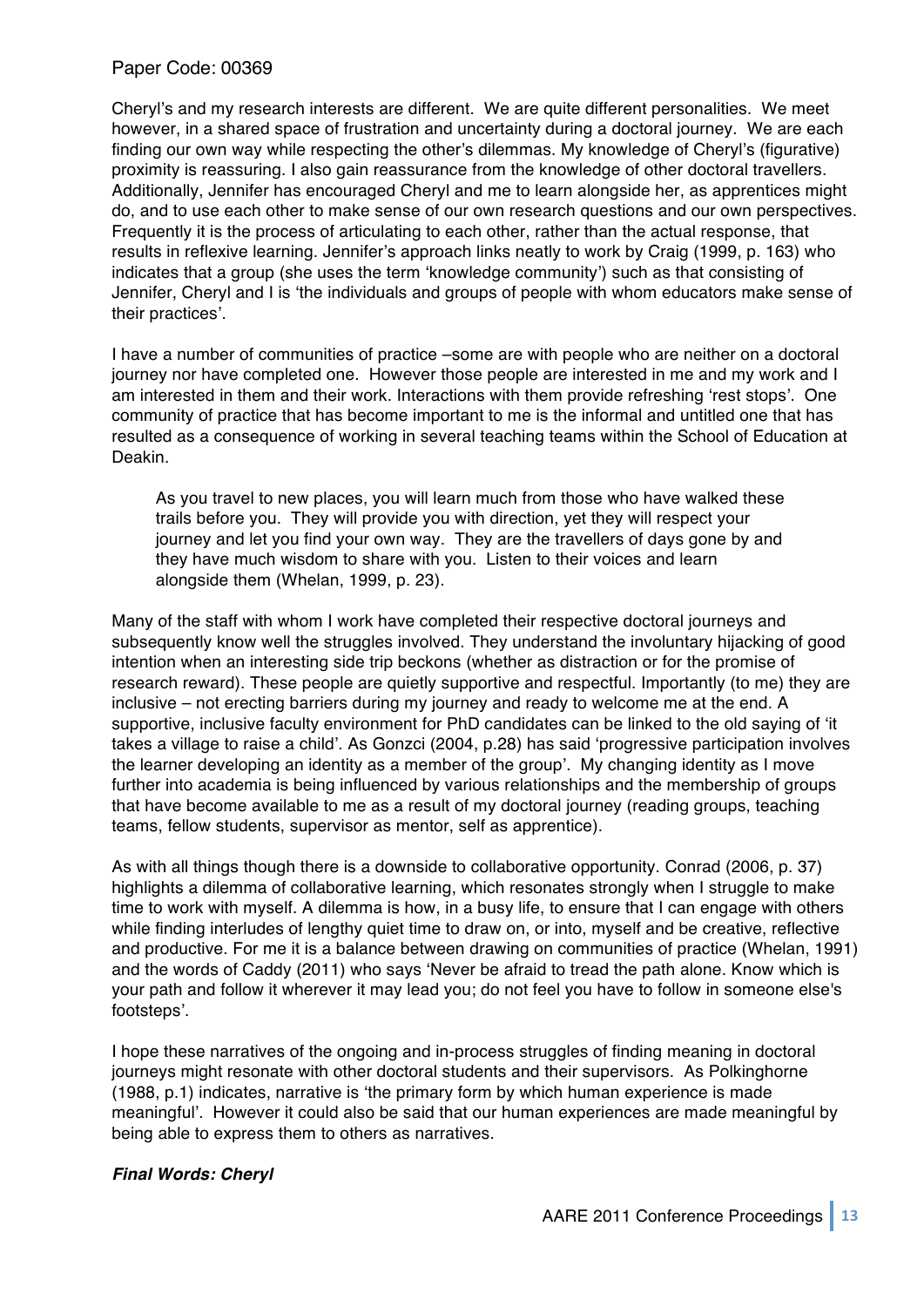Kamler and Thomson's (2006, p.17, emphasis in original) words resonate with me: ʻ*Identities are continually being made and remade in and as action*'. I am establishing my identity as a PhD candidate through my conversations with Jennifer, Christine and my critical friend, and journaling and writing conference papers and various iterations of the chapters in my thesis. In "looking at" and listening to my voices I realise they are ʻtaking the form of different and divergent "durations"' (Deleuze cited in Colebrook, 2002, p.41) that represent my ʻdivergent becomings' (Colebrook, 2002, p.40). By exploring and sharing my ʻdivergent becomings' (Colebrook, 2002, p.40), my journey has been a generative process as I ʻmove backwards and forwards' (Colebrook, 2002, p.40) across and through time and experiences. I have overcome health issues, turned adversity (i.e., rejection) into advantage, balanced my head and my heart, recognised the power of ʻideological-discursive formations' (Fairclough, 1995, p.25), and strengthened my voice and position as PhD candidate, member of the academic community, and a non-police employee in a police organisation.

## *Final Words: Jennifer*

Inevitably, as with all research groups, at times we seem to share common understandings, common trajectories, and at other times we seem to find it difficult to find the links that can bring divergent projects together. At times I wonder if indeed trying to sustain a shared project is achievable, but then, as each shift in thinking takes hold, I believe that the process itself has proved worthwhile, in trying to create a sense of community. Looking back over the past twelve months of our journey together, I can see how far we have all travelled, and how differently, I hope, you might see your doctoral journey at this stage. In the beginning there was that need for reassurance and certainty, which now you might look back on and see that both were impossible. We have gone off on so many tangents in our reading, discussions, and writing, following our disparate ʻlines of flight', exploring our shared ʻhabitus' and most recently coming back to settle again, where perhaps, you thought you were at the beginning, back to methodology!

What we call the beginning is often the end And to make an end is to make a beginning. The end is where we start from…. Every phrase and every sentence is an end and a beginning (Eliot, 1963, p. 221).

#### **References**

Ainsworth, S., & Hardy, C. (2004). Critical discourse analysis and identity: Why bother? *Critical Discourse Studies*, 1, 225-259.

- Baker, V.L., & Pifer, M.J. (2011). The role of relationships in the transition from doctoral student to Independent scholar. *Studies in Continuing Education,* 33, 5-17.
- Billett, S. & Pavlova, M. (2005). Learning through working life: self and individuals agentic action. *International Journal of Lifelong Education*, 24(3), 195-211.
- Caddy, E. (2011). Goodreads Retrieved June 11 2011 from http://www.goodreads.com/quotes/show/58325
- Calvino, I. (1997). *Invisible Cities*, translated from the Italian by William Weaver, London: Vintage
- Colebrook, C. (2002). *Gilles Deleuze.* Oxon: Routledge.
- Conrad, L. (2006). Countering isolation joining the research community. In C. Denholm and T. Evans (Eds) *Doctorates Downunder: Keys to Successful Doctoral Study in Australia and New Zealand* (pp. 34-40). Camberwell: ACER.
- Craig, C. (1999). Life on the Professional Knowledge Landscape: Living the ʻPrincipal as Rebel' Image. In F. M. Connelly, & D. J. Clandinin (Eds) *Shaping Professional Identity* (pp.150- 170). New York: Teachers College Press.
- Edwards, B. (2006). Map, food, equipment and compass preparing for the doctoral journey. In C.